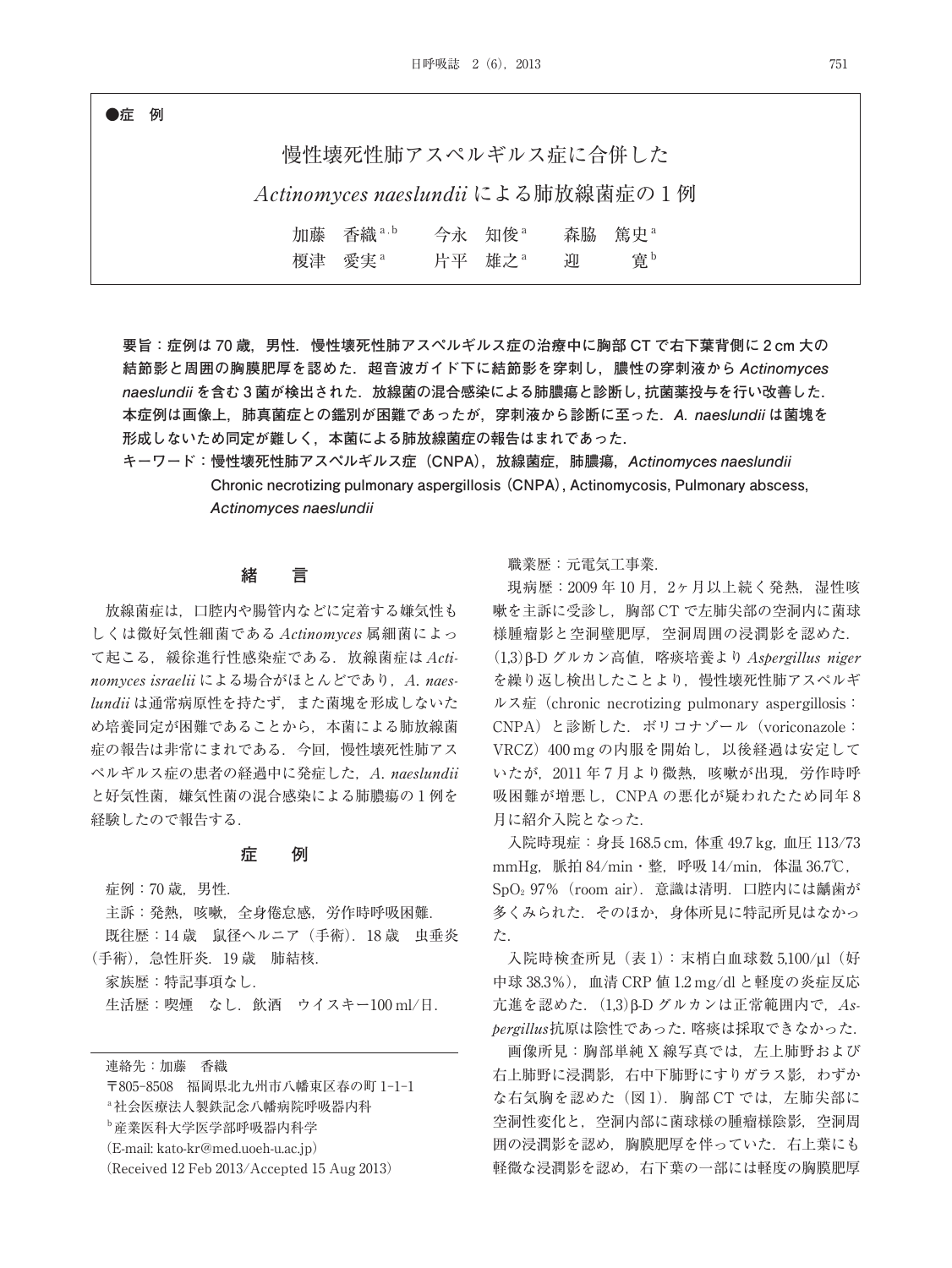| <b>BUN</b><br>Hematology<br><b>WBC</b><br>$5,100/\mu$<br>Cre        | $13.4 \text{ mg/dl}$<br>$0.5 \,\mathrm{mg}/\mathrm{dl}$ |
|---------------------------------------------------------------------|---------------------------------------------------------|
|                                                                     |                                                         |
|                                                                     |                                                         |
| СK<br>38.3%<br>Neut                                                 | 57 IU/L                                                 |
| 46.2%<br>Na<br>Lympho                                               | $143 \text{ mEq/L}$                                     |
| 9%<br>Mono<br>K                                                     | 4 mEq/L                                                 |
| 5.7%<br>C1<br>Eos                                                   | $105 \text{ mEq/L}$                                     |
| 0.8%<br><b>CRP</b><br><b>Baso</b>                                   | $1.2 \,\mathrm{mg/dl}$                                  |
| $377 \times 10^4/\mu$<br><b>ESR</b><br>RBC                          | $19 \text{ mm/h}$                                       |
| $12.4$ g/dl<br>Hb                                                   |                                                         |
| 37.9%<br>$(1,3)$ $\beta$ -D glucan<br>Hct                           | $6.8 \,\mathrm{pg/ml}$                                  |
| $13.4 \times 10^{4} / \mu$ l<br>Plt<br>Aspergillus galactomannan Ag | 0.5                                                     |
| (Plateria Aspergillus <sup>®</sup> )                                |                                                         |
| Blood chemistry                                                     |                                                         |
| TP<br>Urinary antigen test<br>$6.7$ g/dl                            |                                                         |
| Alb<br>$3.7$ g/dl<br>Pneumococcus                                   | negative                                                |
| T-Bil<br>Legionella<br>$1 \text{ mg}/\text{dl}$                     | negative                                                |
| AST<br>$30$ IU/L                                                    |                                                         |
| ALT <sub></sub><br>$11$ IU/L<br>Blood culture                       | negative                                                |
| <b>LDH</b><br>183 IU/L                                              |                                                         |

**表 1** 入院時検査所見



と網状すりガラス影を認めた (図 2).

治療経過(図 1):入院時 CT で新たに左上葉の空洞 性病変, 周囲の浸潤影, 空洞内部に菌球を疑う腫瘤性病 変を認め,以前 CNPA を発症した際の画像と同様であっ たことから、CNPA の再燃と診断した. 入院後 VRCZ の内服を中止し、アムホテリシン B リポソーム製剤 (li-

posomal amphotericin B: L-AMB) の点滴を開始した. 左上肺野の浸潤影はわずかに改善傾向であったが、第 26 病日に 38℃台の発熱があり,入院後より時折訴えの あった右側胸部痛が増悪し,CRP 16.8 mg/dlと上昇した.  $(1,3)$ β-D グルカン, Aspergillus 抗原は陰性であった. 胸部 CT では新たに右下葉胸膜下に 2 cm 大の結節影の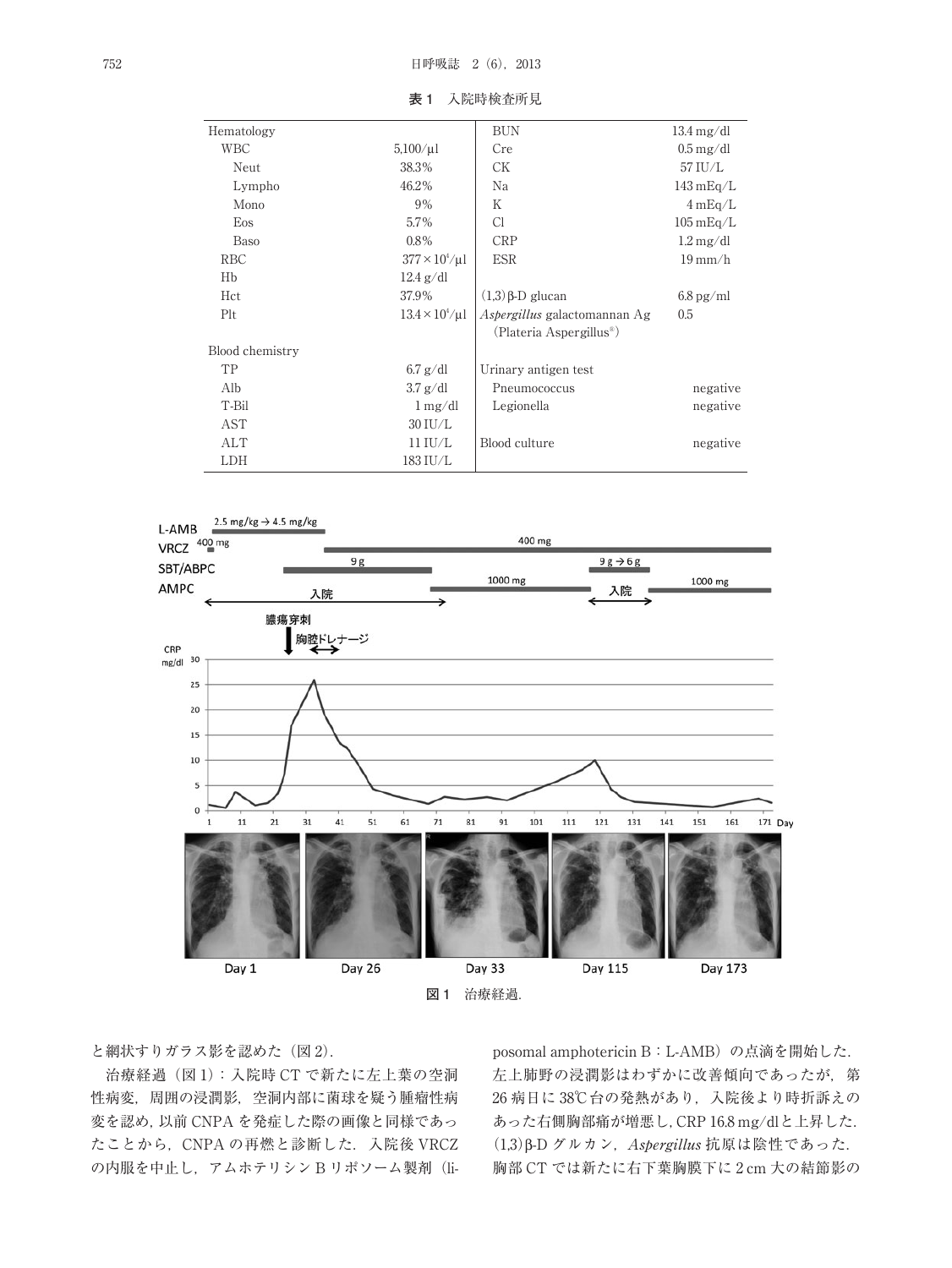

**図 2** 胸部 CT の経過.入院時の胸部 CT では左肺尖部に空洞性変化と,空洞内部に菌球様の腫 瘤様陰影,空洞周囲の浸潤影を認め,胸膜肥厚を伴っていた.右上葉にも軽微な浸潤影を認め た.また,右下葉に軽度の胸膜肥厚と網状すりガラス影を認めた.第 26 病日の胸部 CT では, 両上葉の浸潤影には変化はなかったが,右下葉に新たに 2 cm 大の結節影と結節影周囲の胸膜 肥厚を認めた. 第 173 病日の胸部 CT では、縦隔気腫が出現しているが両上葉の浸潤影はわず かに改善傾向で,右下葉の結節影もほぼ消失した.

出現と,周囲の胸膜肥厚を認めた(図 2).結節影周囲 を超音波で観察したところ fluid がみられたため、同部 位を超音波ガイド下で穿刺し,膿性の液体が吸引された. 穿刺液の細菌培養の結果, A. naeslundii (3+), Streptococcus intermedius  $(3+)$ , Fusobacterium nucleatum (+) が同定された (Actinomyces 属の種の同定は嫌気 性菌生化学的同定キットを用いた). 新たに出現した結 節影については,放線菌と好気性菌,嫌気性菌の混合感 染による肺膿瘍と診断した.肺膿瘍発症の原因としては, 入院後、摂食時に時折誤嚥がみられていたことから、誤 嚥の関与が疑われた.細菌培養の感受性結果を参考に, スルバクタムナトリウム・アンピシリンナトリウム (sulbactam/ampicillin:SBT/ABPC)9 g/日点滴で治療 を開始し,一時は 37℃台まで解熱したが,第 33 病日に 再度 38℃台の発熱があり,胸部 X 線写真で右胸水の増 加を認めた.胸水穿刺の結果,肺膿瘍から胸膜に炎症が 波及したことによる膿胸と診断し,胸腔ドレナージとウ ロキナーゼ6万単位胸腔内注入を行い、改善した. SBT/ABPC を計6 週間投与し、その後はアモキシシリ ン(amoxicillin:AMPC)1,000 mg/日内服に変更した. 肺膿瘍は徐々に縮小傾向であったため,第 73 病日に退 院とした.退院後も外来でAMPC内服を継続していたが, 第 117 病日から第 135 病日にかけて左下葉に誤嚥性肺炎 を発症したため、その間、抗菌薬を AMPC 内服から SBT/ABPC点滴に変更し、改善した. 肺膿瘍の結節影 は徐々に縮小傾向で,第 173 病日の胸部 CT では結節影 はほぼ消失したため,治癒と判定した(図 2).入院時 認めていた右胸痛も肺膿瘍の改善と共に徐々に軽快し た.

なお, CNPA については、第 36 病日に L-AMB 点滴 を終了し, VRCZ 400 mg/日の内服に変更, 以後は VRCZ 内服を継続した. 放線菌症の治療経過中 CNPA の悪化は認めていない.

### **考 察**

本症例では左肺尖部の肺結核後の遺残空洞に CNPA を発症し、治療中に対側肺に放線菌と好気性菌、嫌気性 菌の混合感染による肺膿瘍を合併した.肺放線菌症は過 半数が基礎疾患のない健常人に起こるが,慢性気管支炎 や気管支拡張症などの慢性呼吸基礎疾患があると増殖し やすいといわれている<sup>1)</sup>. Actinomyces 属は単独感染を 起こしにくく<sup>1)2)</sup>, 本症例でも S. intermedius, F. nucleatum とともに培養されたが, Aspergillus と Actinomyces の同一病巣での呼吸器感染の症例は調べた限り 3 例のみ で3)~5) ,共感染を起こすことは少ないようであった.一方, 本例のように基礎疾患に肺アスペルギルス症を有する患 者の異なった部位に放線菌症が合併した報告は,検索し た限りではみられなかった.肺アスペルギルス症と肺放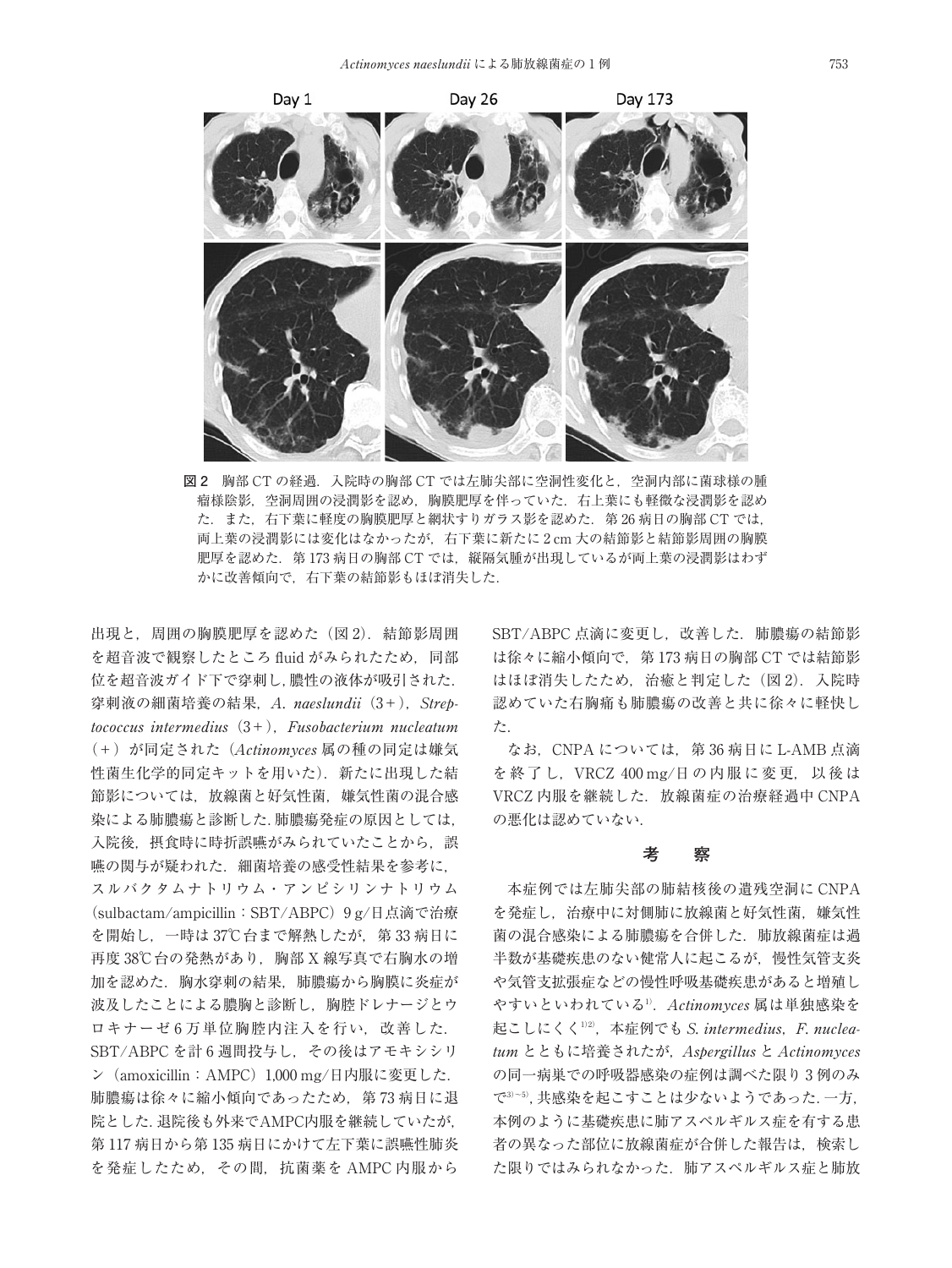線菌症の関連について直接言及したものはなく,まれな ものであること以外に明らかなことは不明であるが、感 染が併発するには前述のような基礎疾患による肺局所免 疫の低下,および宿主の全身状態が関与しているのでは ないかと推測した. 本症例では、CNPA 発症後、食事 摂取不良が持続し、体重減少や血清アルブミンの低下を 認めていた. CNPA の炎症による消耗, 低栄養状態に 加え,口腔内衛生環境が不良で誤嚥が重なったことが本 症を発症した原因と考えた.

今回,肺膿瘍は第 26 病日の胸部 CT で右下葉結節影 と周囲の胸膜肥厚として認められたが,入院時の CT で も同部位に軽度の胸膜肥厚を認めていた.入院当初は肺 真菌症による炎症性変化と判断していたが,この頃より 右胸痛を認めており,肺膿瘍の発症とともに右胸痛が増 悪し,肺膿瘍の改善とともに軽快した経過を考慮すると, この胸膜肥厚が放線菌感染症の初期病巣であった可能性 も考えられる.

放線菌症の確定診断には、病巣内部からの菌塊・硫黄 顆粒の証明,放線菌の分離培養と同定,病理組織学的検 査が必要である.しかし抗菌薬の早期投与や,検体の嫌 気的扱いが不十分であるなどの影響で,確定診断に至ら ない例は少なくない1) .病理組織学的に本症が確実な例 でも,50~76%は培養陰性との報告もあり<sup>6</sup>,非常に診 断が困難である.本症例では穿刺により膿性の液体が吸 引され、嫌気培養より A. naeslundii が同定されたため 診断に至った.嫌気条件下穿刺での排膿で空気への曝露 が最小限に抑えられたこと,嫌気培養まで施行したこと が同菌を同定できた成因であると思われる.

病原性を持つ Actinomyces 属として,ほかに A. israelii, A. viscosus, A. odontolyticus, A. meyeri, Propionibacterium propionicum が存在するが, 通常は A. israelii に よるものがほとんどである<sup>2)</sup>. A. naeslundii はオーラルバ イオフィルムを形成する口腔内常在菌で、歯周病炎に関 与する.通常病原性は持たないが,先行する感染や,顎 骨骨折,歯科的操作時に粘膜に亀裂が入ると深部へ浸潤 し、病原性を発現すると考えられている<sup>7</sup>. A. naeslundii は A. israelii と異なり菌塊を形成しないこと<sup>7)~9)</sup>,A. islaelii が偏性嫌気性菌であるのに対し A. naeslundii は 通性嫌気性菌であることから<sup>9</sup>,この菌による放線菌症 の診断は A. israelii より困難である.

A. naeslundii が同定された肺放線菌症の報告は、検 索しえた限りでは、Karetzky らによる齲歯・歯周病が 原因であると推測された膿胸10) ,Suzuki らによる歯科 治療により誘発された肺放線菌症11) ,Chapoy らによる 肋骨に及ぶ肺膿瘍<sup>12)</sup>に限られており,*A. naeslundii* によ る肺放線菌症の報告はまれであった.

肺放線菌症の画像所見は,腫瘤影や結節影,浸潤影,

空洞形成,胸膜肥厚,菌球様陰影,胸水など多彩であり, 肺癌や肺真菌症との鑑別が難しい<sup>2)13)14)</sup>.本症例でも基礎 疾患に CNPA を有していたため,その増悪との鑑別が 困難であった.穿刺液で A. naeslundii を含む 3 菌種が 検出されたため肺膿瘍の診断に至り,早期より適切な治 療を開始したことにより,重症化することなく内科的治 療で寛解が得られた.本症例のように CNPA の経過中 に治療反応が悪い病変の出現を認めた場合には,真菌症 以外の感染症の可能性も考慮して,可能な限り検体の採 取を行い,より確実な診断を下し,早期に治療介入を行 うことが重要である.

著者の COI (conflicts of interest) 開示: 本論文発表内容 に関して特に申告なし.

#### **引用文献**

- 1)渡辺 彰.肺放線菌症.医学のあゆみ別冊 呼吸器 疾患 state of arts 2003-2005.東京:医試薬出版. 2003; 368-70.
- 2) Russo TA. Agents of Actinomycosis. In: Mandell GL, Bennet JE, Dolin R, ed. Mandell, Douglas, and Bennett's Principles and Practice of Infectious Diseases. 7th ed. Philadelphia: Churchill Livingstone/ Elsevier. 2009; 3209-19.
- 3) Huang CW, et al. A case of pulmonary aspergilloma and actinomycosis. J Med Microbiol 2011; 60: 543-6.
- 4) Hartmann J, et al. Sptontaneous lysis of pulmonary aspergillosis: "Aspergillus destroyed by Actinomyces". Pneumologie 2000; 54: 392-4(in German).
- 5) Herrak L, et al. Thoracic actinomycosis: three cases. Rev Pneumol Clin 2007; 63: 268-72.
- 6) Gerbino G, et al. Diagnosis of Actinomycosis by fine-needle aspiration. Oral Surg Oral Med Oral Pathol 1996; 81: 381-2.
- 7)木村 寛.Actinomyces naeslundii による頸部放線 菌症の一例.日本耳鼻咽喉科学会会報 2011; 114: 620-3.
- 8) Coleman RM, et al. Actinomyces naeslundii as an agent of human Actinomycosis. Appl Microbiol 1969; 18: 420-6.
- 9)Leers WD, et al. Suppurative thyroiditis: an unusual case caused by Actinomyces naeslundii. Can Med Ass J 1969; 101: 714-8.
- 10) Karetzky MS, et al. Empyema due to Actinomyces naeslundii. Chest 1974; 65: 229-30.
- 11) Suzuki JB, et al. Pulmonary actinomycosis of periodontal origin. J Periodontol 1984; 55: 581-4.
- 12) Chapoy P, et al. Actinobacteriose thoracique a  $Acti$ nomyces naeslundii. Arch Fr Pediatr 1984; 41: 701-